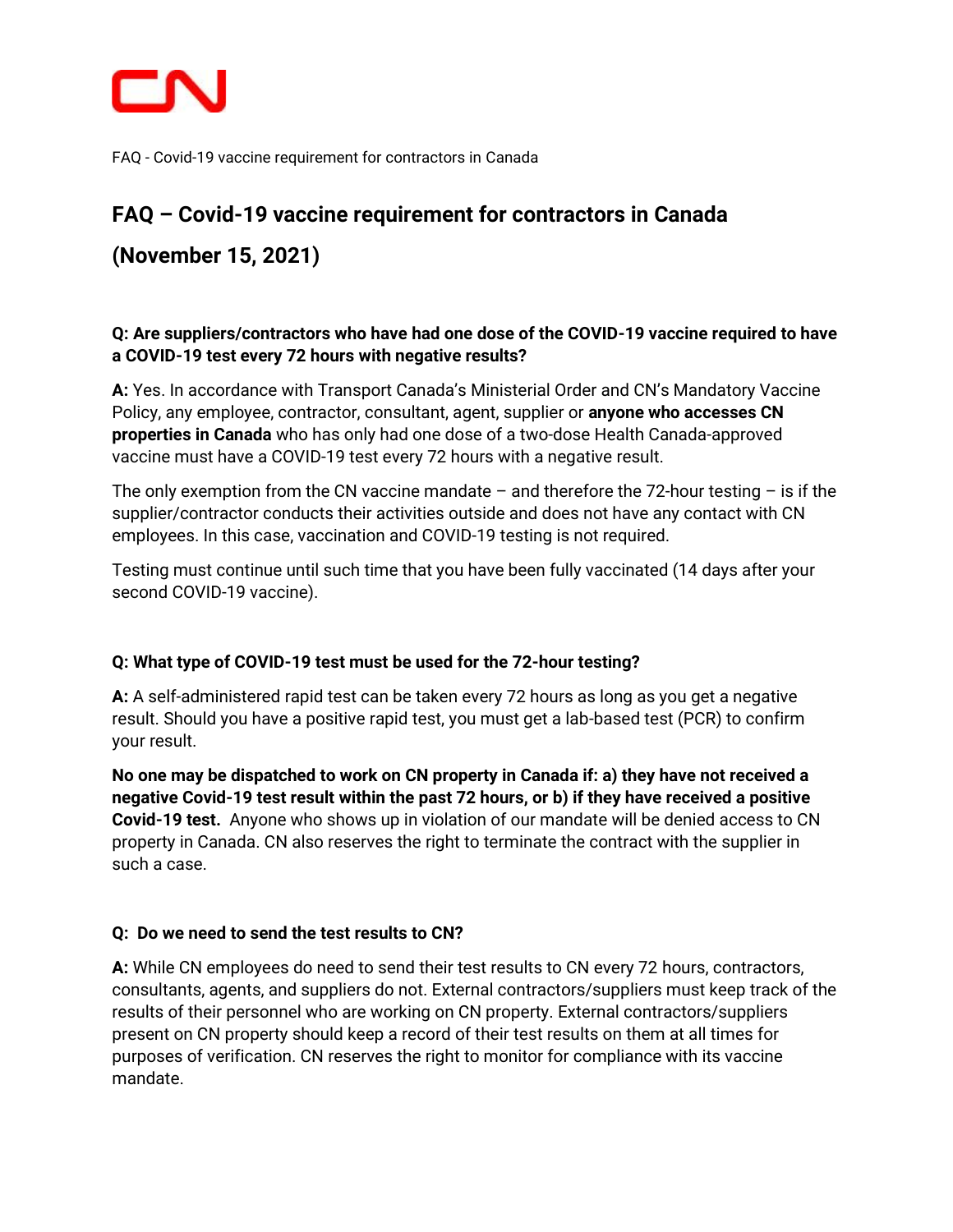

# **Q: Who pays for the tests?**

**A:** Contractors, consultants, agents, or suppliers must bear the full costs of COVID-19 tests.

## **Q: CN allows for medical or religious exemptions to the mandatory vaccination policy for its employees. Are exemptions allowed for suppliers/contractors as well?**

**A:** While CN recognizes the rights of our employees to be exempt based on legitimate medical or religious grounds, CN understands that other employers (suppliers) may grant exemptions to their own employees based on these same legitimate grounds. However, **CN's agents, consultants and suppliers may only send workers to CN sites who are either fully vaccinated, or partially vaccinated and being tested every 72 hours during the period stipulated in the Ministerial Order.** 

CN will not receive or process requests for accommodation from Suppliers' employees. The only exemption from the CN mandatory vaccination policy for suppliers/contractors is if the supplier/contractor conducts their activities outside and does not have any contact with CN employees.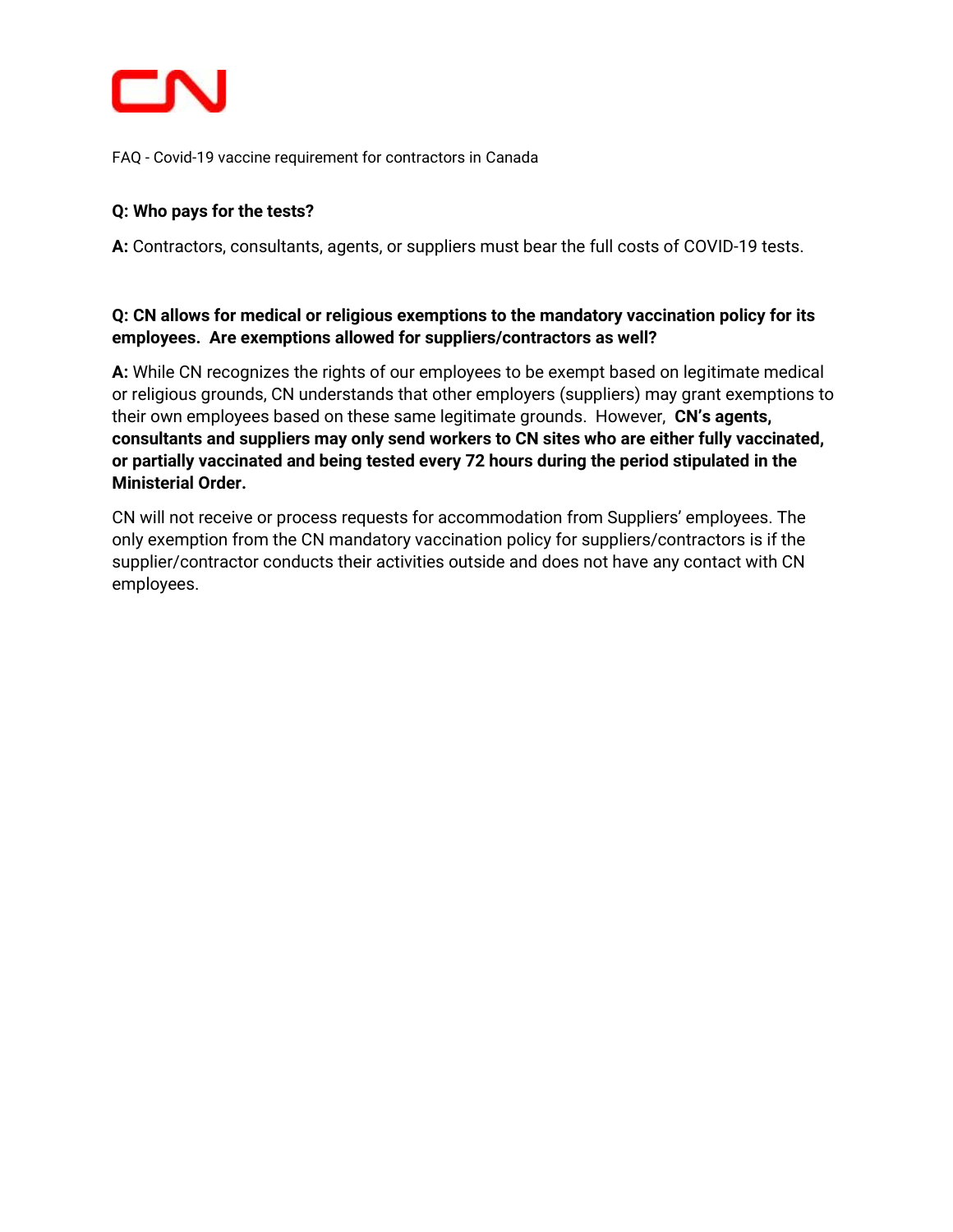

# **FAQ – Covid-19 vaccine requirement for contractors in Canada (October 18, 2021)**

# **Q: If our personnel are dropping off equipment to a CN site but are not in close contact with others, are they exempt from the vaccination requirements?**

**A:** Suppliers may be exempt from the vaccine mandate if their activities are conducted outside **and** do not involve any contact with CN employees. Suppliers' personnel must be fully vaccinated if they come into contact with a CN employee outdoors or if their work requires them to enter a CN facility for any reason, at any time.

# **Q: I am the owner of a hotel where CN crews stay. How does the policy apply to my workers?**

**A:** CN's vaccination mandate will not apply to the employees of hotels that are open to the public where our crews stay as the properties are not owned by CN.

# **Q: I provide mechanical field service work for a few CN sites and must sometimes enter a CN shop to conduct repairs. I am always distanced from others.**

**A:** Suppliers may be exempt from the vaccine mandate if their activities are conducted outside **and** do not involve any close contact with CN employees. Service and repair personnel must be fully vaccinated if they come into contact with a CN employee outdoors or if they enter a CN facility at any time.

### **Q: Are there exemptions allowed to CN's vaccine mandate?**

**A:** While CN recognizes the rights of our employees to be exempt based on legitimate medical or religious grounds, CN will not receive or process requests for accommodation from Suppliers' employees. We expect our agents, consultants and suppliers to only send workers to CN sites who are in compliance with the CN vaccine mandate, including the guidance in these FAQs.

# **Q: How will private contractors be checked or managed to meet the CN vaccine mandate? Will CN be verifying compliance of every contractor? How will this be done and who is responsible to verify each third party employee?**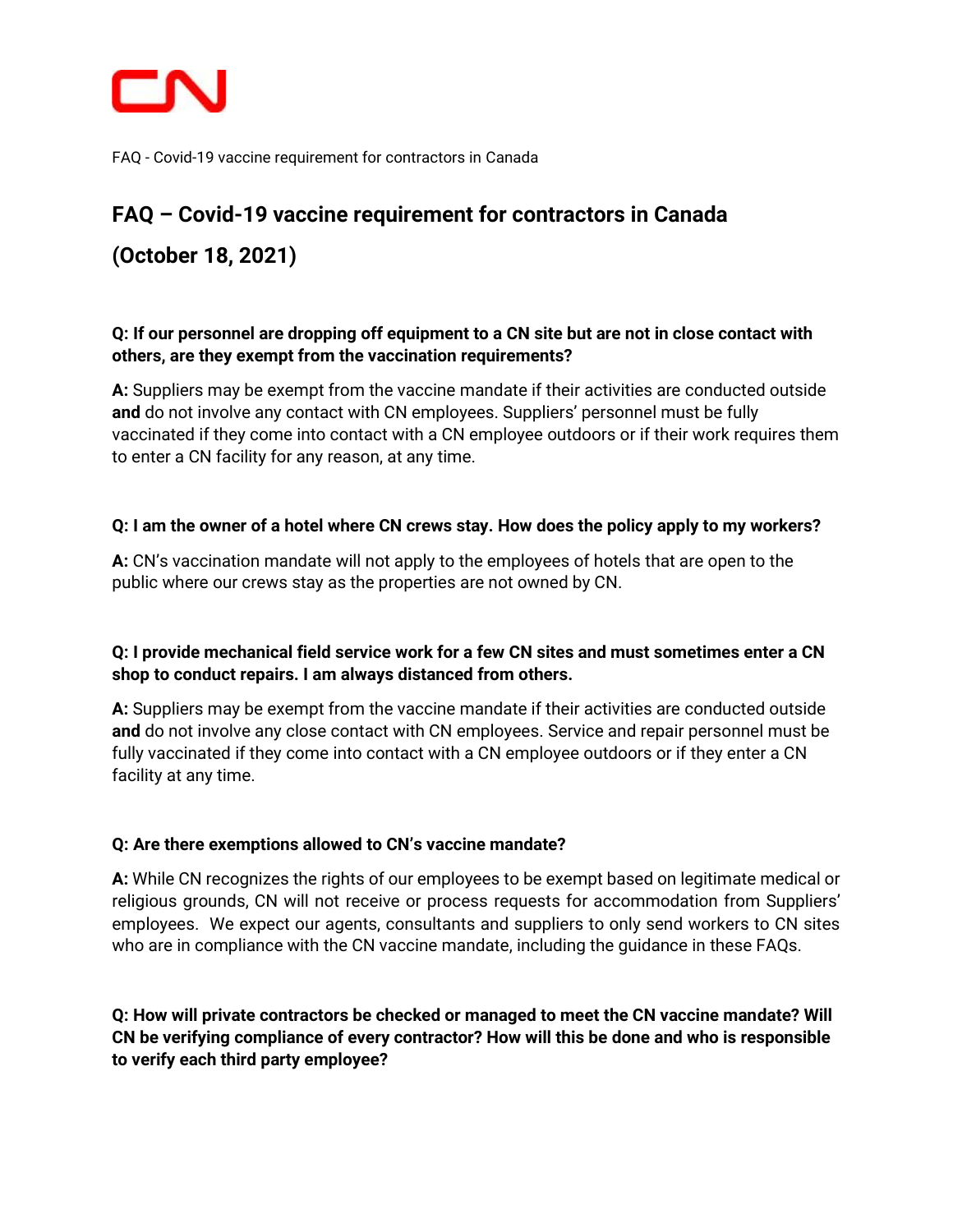

**A:** The onus will be on the supplier or private contractor to ensure all employees they dispatch to CN are fully vaccinated and carry proper proof of vaccination at all times. CN reserves the right to monitor for compliance with its vaccine mandate. Spot checks will be conducted.

#### **Q: What proof do I need to produce of my vaccination status?**

**A:** Those who arrive on CN property must carry with them proof of vaccination **at all times**. Proof of vaccination should be in accordance with what is available in your local jurisdiction (e.g. provincial vaccination passport). CN reserves the right to monitor for compliance with our vaccination mandate. Spot checks will be conducted.

# **Q: What about CN employees who visit my manufacturing facility to conduct an inspection? Do all my employees need to be fully vaccinated if they come into contact with the CN employees?**

**A:** CN's vaccine mandate does not apply to your operations in your facilities. Our policy concerns suppliers who enter CN properties for the delivery of goods or services. We count on you to observe all safety protocols and respect local public health guidelines and regulations related to COVID-19 while a CN employee is on your site.

### **Q: Does the CN vaccine mandate only apply to Canadian vendors or locations?**

**A:** The mandate covers all CN vendors in Canada as well as U.S. vendors who may cross the border to provide services on CN property in Canada.

# **Q: What if a subcontractor does not leave his vehicle while providing service to CN, is masked or does not come within close contact with a CN employee?**

**A:** Suppliers may be exempt from the vaccine mandate if their activities are conducted outside **and** do not involve any close contact with CN employees. You must be fully vaccinated if you come into close contact with a CN employee outdoors or if you enter a CN facility at any time.

## **Q: If one of my subcontractors is unable to get the vaccine, are they allowed onsite at CN if they have a mask on? Is confirmation of vaccination required before services are dispatched to CN?**

**A:** We expect Suppliers to use good judgment to keep everyone safe. This means Suppliers are responsible for ensuring the workers they dispatch to CN are fully vaccinated and carry proper